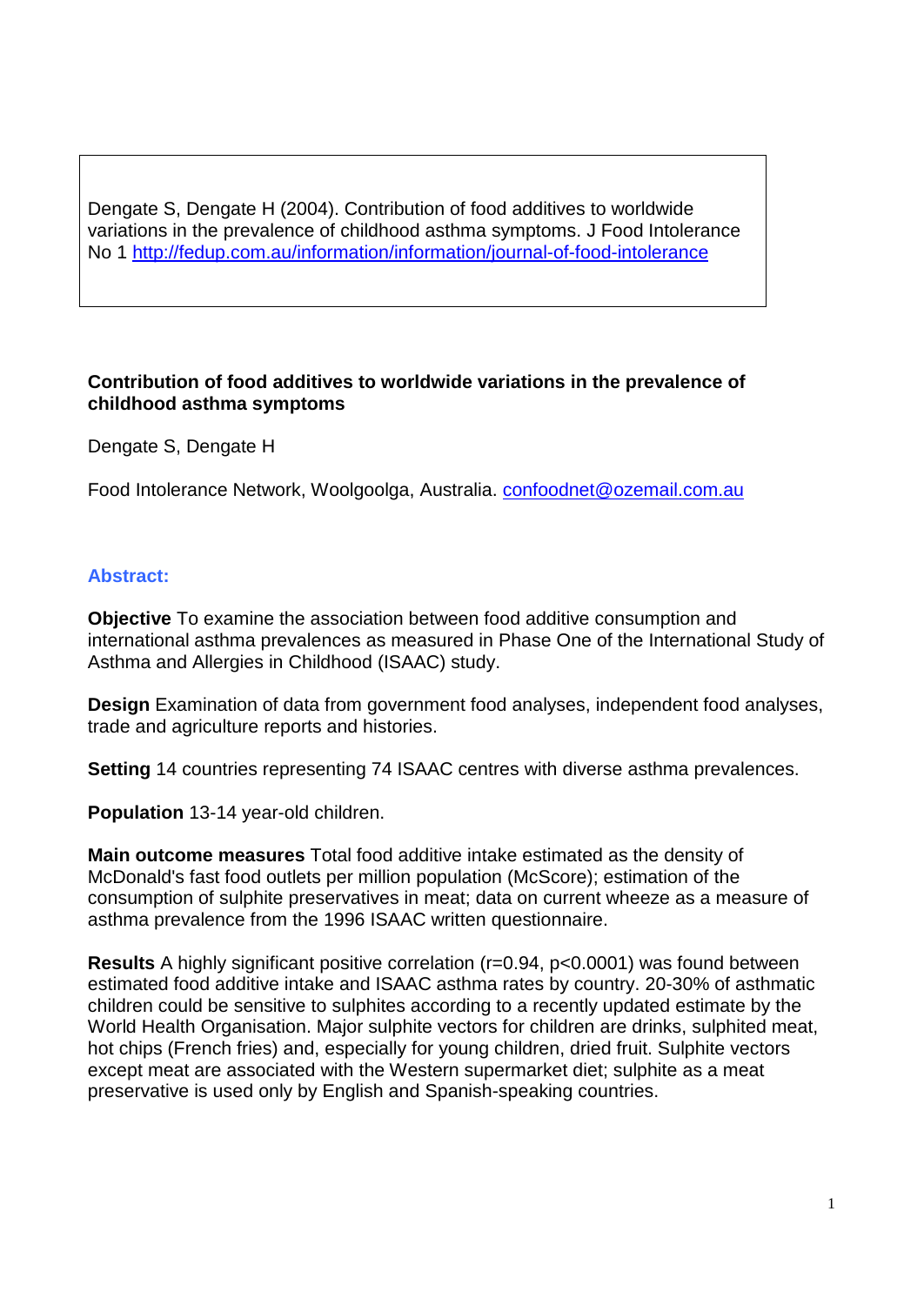**Conclusions** Food additive consumption can explain the increase in asthma symptoms associated with the Western lifestyle; international variations in childhood asthma prevalence including high rates in English-speaking and Spanish-speaking South American and lower rates in European and developing countries; higher asthma rates in preschoolers; and a decline in childhood asthma in some countries.

**Keywords:** asthma, children, prevalence, sulphites, food additives

#### **Introduction:**

Worldwide reports indicate an increase in the prevalence of childhood asthma<sup>12</sup>, with large variations between countries<sup>3</sup> and recent declines in the UK<sup>4</sup>, Italy<sup>5</sup>, Australia<sup>6</sup>, Hong Kong<sup>7</sup> and Singapore<sup>8</sup>.

To date there is no unifying hypothesis to explain these patterns. They cannot be accounted for by recognised environmental factors such as air pollution<sup>9 10</sup> or house dust mite allergens<sup>10'11</sup>. The hypothesised protective effects of poor hygiene, family size and overcrowding have not been supported by recent data from Latin America<sup>9</sup> and rural Xhosa children in Africa<sup>12</sup>. Recent findings suggest that certain components of Westernised foods may contribute to variations in asthma prevalence and a protective role of dietary antioxidants has been proposed<sup>13-15</sup> although results of studies have been  $inconsistent<sup>16</sup>$ .

Food additives and especially sulphite preservatives in both foods and medications have been associated with asthma exacerbation in many countries over many years<sup>17-25</sup> and asthmatics have been shown to improve on additive-free diets<sup>26-28</sup>. However, the effects of food additives on children may have been underestimated. With the realisation that children eat and drink significantly more than adults proportional to their body weight and consequently take in more food additives, the World Health Organisation (WHO) revised upward their estimate of prevalence of sulphite sensitivity from 4% of the asthmatic population to 20-30% of asthmatic children<sup>29</sup>. Nevertheless, degrees of sulphite sensitivity that may contribute to sub-clinical respiratory tract inflammation were undetected by current test methods<sup>25</sup>. Likewise, standard challenge testing of food additives was found to miss the majority of additive responders unless preceded by a comprehensive food chemical elimination diet<sup>28</sup>. In the only study of asthmatic children ever to use such an elimination diet, 66% reacted to sulphite challenge<sup>17</sup>.

The main sulphite vectors for children are drinks<sup>23 30-33</sup>, sulphited meats such as sausages<sup>30 34-42</sup> and potato products such as hot chips (French fries)<sup>32 34 37 43-46</sup> due to the levels of sulphites used in these foods (table 1) and frequency of consumption. For those who eat them, dried fruit can be the greatest sulphite vector<sup>32'34 37</sup> 42 45 especially for young children, with Australian 2-year-olds consuming 70 times more dried fruit than 12-year-olds (21.5 compared to 0.3 grams/dav) $^{40}$ .

Smaller amounts of sulphites from a wide variety of processed foods can contribute to total intake, including bread and margarine<sup>40</sup>, jams, jellies, toppings, dried vegetables, packet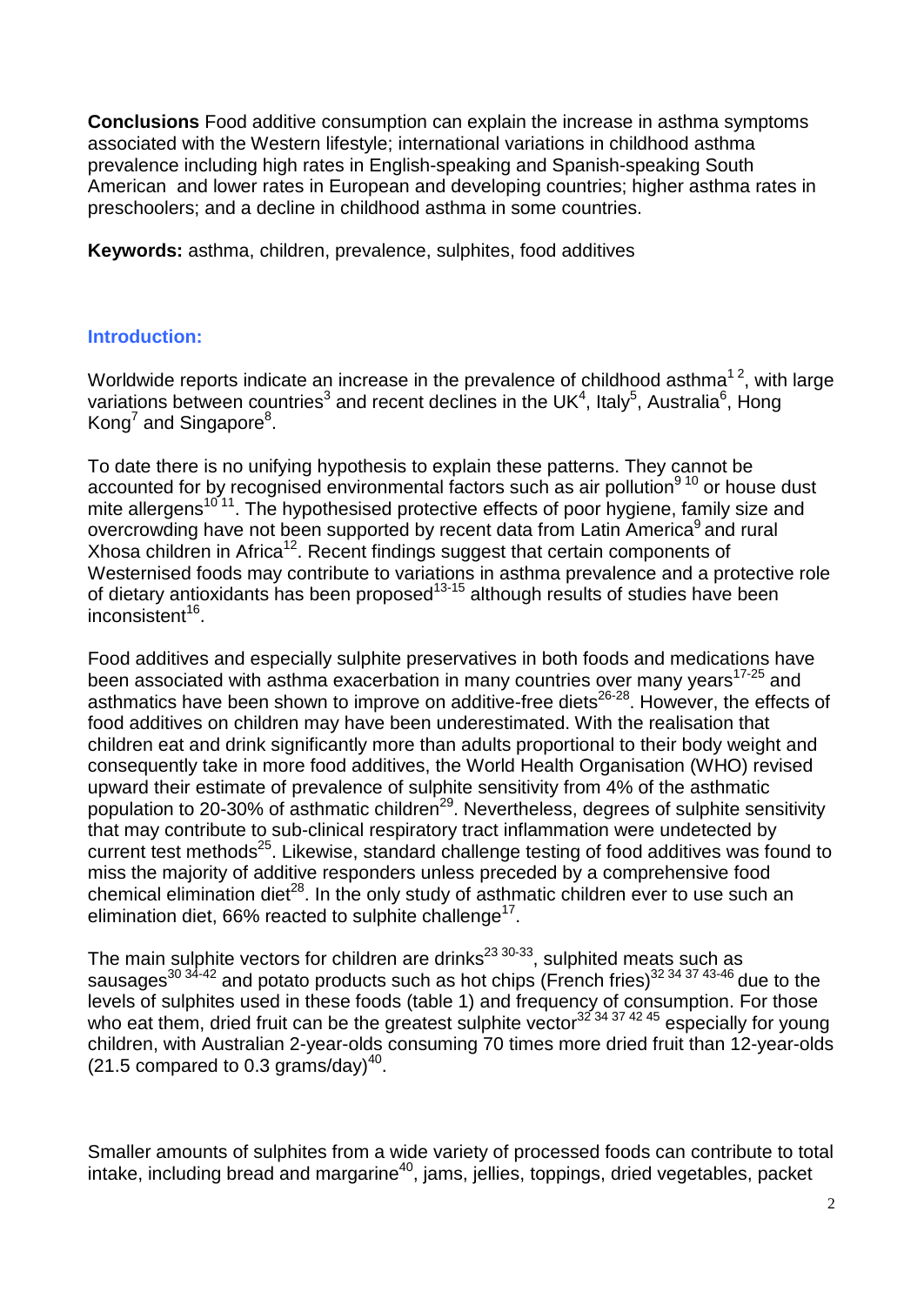soups, baked goods and common processed food components including lemon juice, vinegar, beet sugar, corn syrup, glucose syrup, cornstarch and potato starch<sup>46 47</sup> as well as crustacea<sup>32 41 44</sup> and medications<sup>48</sup>.

The Acceptable Daily Intake (ADI) of sulphites is 0.7 mg per kg of bodyweight, although asthmatics can be affected by lower levels of sulphites<sup>25 46</sup>. Apart from sulphites in Spanish meat<sup>35 38</sup>, English-speaking countries generally reported the highest use and intake of additives<sup>29 31 36 37 40 42</sup>. Japan reported the lowest intake of sulphites, with an average daily intake per person of 5% of the  $ADI<sup>29</sup>$  compared with 68-128% of the ADI found in an independent study in the UK based on detailed dietary records combined with actual sulphite analyses $37$ .

Additives other than sulphites that are common in processed foods and drinks and have been associated with asthma include artificial colours<sup>19 25 28 49</sup>, benzoate preservatives<sup>19 27</sup> and the antioxidants butylated hydroxyanisole (BHA) and butylated hydroxytoluene  $(BHT)^{50}$ , also known to cause pulmonary inflammation in rodents<sup>51</sup>.

To test the hypothesis that consumption of certain food additives can explain variations in childhood asthma prevalence, the association between estimated food additive consumption and international asthma prevalences in 13-14 year-old children as measured in Phase One of the ISAAC study was examined.

# **Methods:**

Additive regulations and consumption vary considerably between countries. Sulphites in particular present unique problems when calculating intakes because, unlike most additives, they can be destroyed by storage or heat<sup>29</sup>, although sulphites in meat are reduced only up to 50% during cooking<sup>37 38</sup>. Higher levels are used during warmer weather $34$  and in the absence of refrigeration $36$ . A combination of consumption data with residue levels determined by analysis is required $32\overline{37}$  but is rarely available. Since there was insufficient comparable data to calculate actual food additive intake<sup>32-40 43 47 52</sup> in ISAAC countries, proxy measures were necessary.

Fast food outlets have accompanied the rise in supermarket food retailing since the 1960s and are paralleled by the increase in the processed potato industry<sup>53 54</sup>. As the largest fast food operator in the world, every day the McDonald's corporation serves approximately 46 million people in 30,000 outlets in 120 countries. The density of McDonald's outlets was used as the proxy measure of exposure to additives in processed foods and drinks, calculated by dividing the number of outlets per country by the population of that country in millions (McScore). McDonald's 2001 statistics were closest to the ISAAC data collection date<sup>54</sup>. For China and South Africa, both large countries with uneven development, McScore was calculated for the ISAAC centres of Guangzhou<sup>55</sup> and Capetown<sup>56</sup>.

Countries were included where there was at least one McDonald's outlet as well as information about the use of sulphites and other food additives. Information about Australia and New Zealand was aggregated as they have the same food regulations<sup>41</sup>, similar food intake $57$ , McScore (37.4, 38.9) and asthma prevalences (29.4%, 30.2%). Information about food additives was collected through Medline searches, WHO additive intake evaluations, government and independent surveys and 'grey literature' such as trade reports, as referenced herein.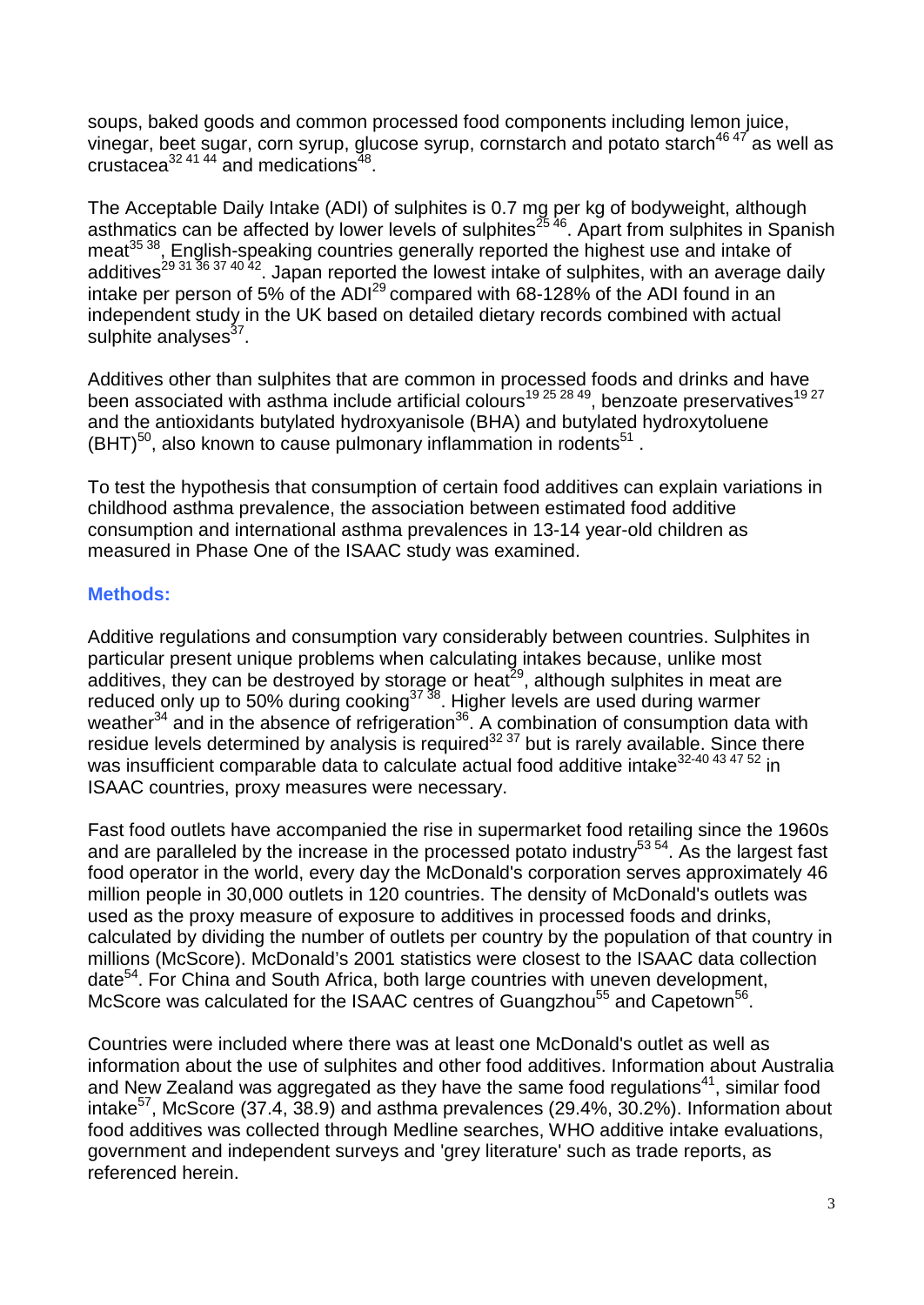| <b>Product</b>              | mg sulphite   |         |                | MPL <sup>†</sup> |                 |                    |          |
|-----------------------------|---------------|---------|----------------|------------------|-----------------|--------------------|----------|
|                             | per (serving) |         | mean           | range            | number          | country            |          |
| Dried apricots              | 56            | (50g)   | 1125           | 765-2910         | $10^{34}$       | England            | 2000     |
| Sausages cooked             | 52            | (100g)  | 518            |                  | 4 <sup>37</sup> | England            | 450      |
| Sausages cooked             | 23            | (100g)  | 227            | 100-450          | $24^{40}$       | Australia          | 500      |
| French fries frozen         |               | (200q)  | 34             | 19-149           | $50^{34}$       | England            | 100      |
| Dried mashed                | 5             | (30g)   | 171            | 154-189          | $2^{37}$        | England            | 400      |
| potato                      |               |         |                |                  |                 |                    |          |
| Fruit drink                 | 5             | (200ml) | 123            | 4-268            | $65^{31}$       | England            | 250      |
| concentrate                 |               |         |                |                  |                 |                    |          |
| Beef mince cooked           | 4             | (100g)  | 44             | $0 - 890$        | $32^{40}$       | Australia          | 0        |
| Beef mince raw              | na            |         | 23             | 0-4100           | $1352^{36}$     | Scotland           | $\Omega$ |
| Hamburgers raw <sup>§</sup> | na            |         | 216            | $-460$           | $15^{34}$       | England            | 450      |
| Hamburgers raw              | na            |         | $\blacksquare$ | 136-266          | $6^{39}$        | Spain              | 450      |
| Hamburgers raw              | na            |         | 1430           | 188-7565         | $40^{35}$       | Spain <sup>®</sup> |          |

#### **Table 1** Main surveyed sulphite vectors for children

 $\check{\phantom{\phi}}$  Sulphite mean and range in mg/kg, number of samples and country reporting.  $^\dagger$  Maximum Permitted Level of sulphite in product in mg/kg at time and place of survey.<sup> $\pm$ </sup> Diluted according to instructions.  $\frac{1}{2}$ Hamburgers consist of minced meat with a minimum cereal content, unlike McDonald's meat patties. In Spain prior to 1995 there were no limits on sulphites in hamburgers.

Meat is one of the most important sulphite vectors for children<sup>30 34 35</sup> (table 1). However, sulphited meats are not used in some countries, so as well as a McScore for processed foods, a country-by-country score was needed to indicate the use of sulphites in meat. English and Spanish speaking countries have been the main consumers of sulphited meats<sup>35</sup> since South American<sup>58</sup> and Australian<sup>59</sup> beef producers pioneered the use of sulphites as meat preservatives in the pre-refrigeration era. High levels of sulphites<sup>34 36 40</sup> in English-style breakfast sausages and other forms of sulphited meats are consumed frequently<sup>40 60</sup> by children in the UK and Australia/NZ (table 1) whereas consumption of sulphited meat may be moderate in the former British colony of Capetown<sup>61</sup> with a mixed heritage population. In Spain, some extremely high levels of sulphite use<sup>38</sup> were reduced<sup>35</sup>  $39$  to comply with EU legislation<sup>62</sup> (table1). When combined with possible less frequent consumption<sup>63 64</sup> than English children, this resulted in a moderate rating for Spain. In the absence of data, we assumed sulphite levels in South American countries were similar to the high Spanish levels before EU harmonisation. Other countries all have a low use of sulphited meat: the USA prohibited all use of sulphites in meat in 1959<sup>44</sup>; in European countries other than the UK and Spain, sulphites are permitted in meat but are generally not used<sup>32 35</sup>; East Asian countries have a tradition of low consumption<sup>57</sup> of fresh unsulphited meat from wetmarkets<sup>54</sup> and India is predominantly vegetarian.

The mean sulphited meat score was weighted to match the mean McScore, since one serve of highly sulphited meat per week can be the equivalent of a daily glass of fruit drink or multiple serves per day of low doses of sulphites in numerous processed foods<sup>38</sup>.

#### **Results:**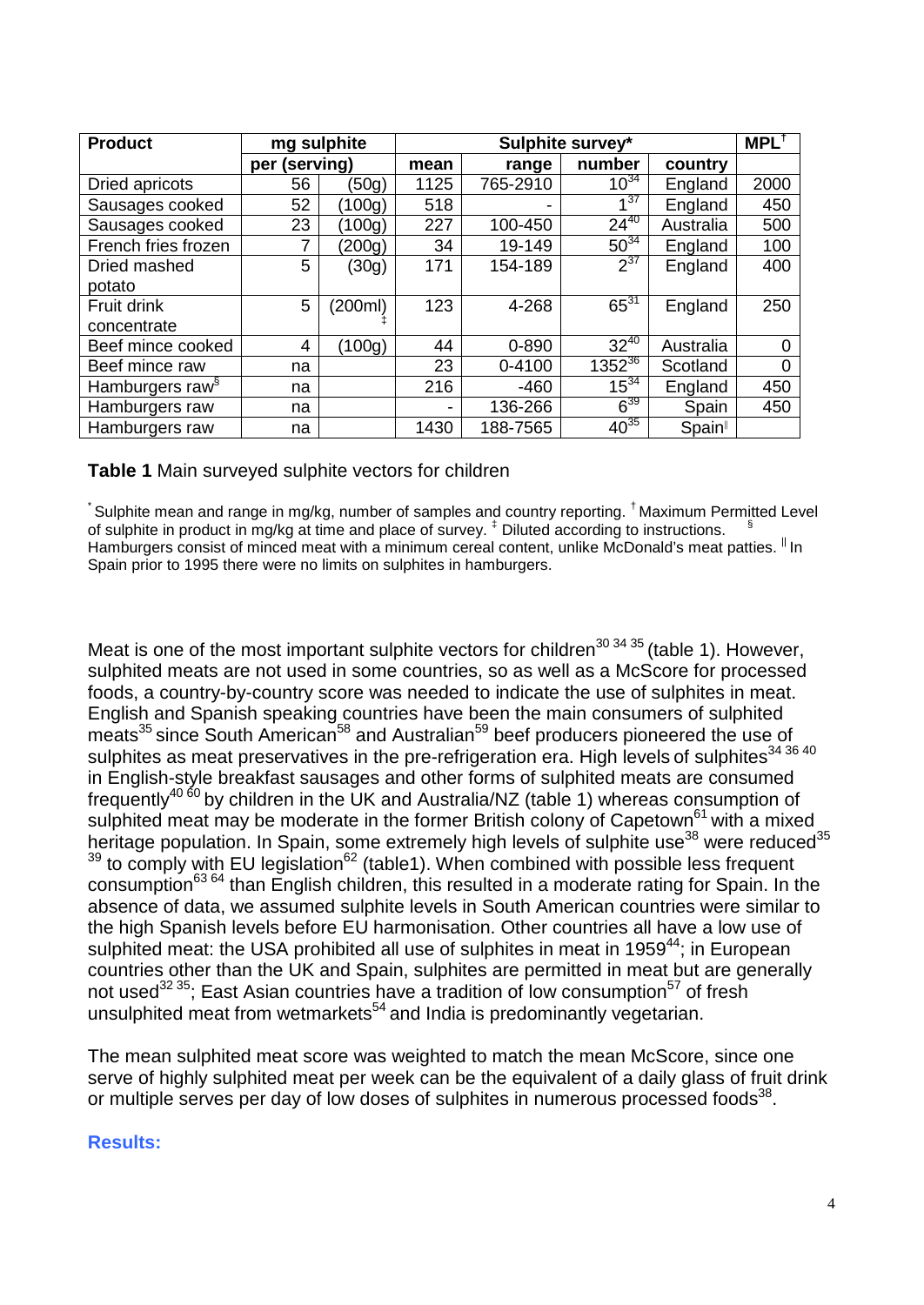Table 2 shows the estimated consumption of asthma-associated additives including sulphites in processed foods and sulphites in meat for children in 14 ISAAC countries covering 74 of the 155 centres in the original ISAAC study. There was a highly significant positive correlation (r=0.94, p<0.0001) between the total additive score and the prevalence of asthma according to phase one of the ISAAC study.

There were wide variations in estimated sulphite consumption. A village child on a subsistence diet would ingest no sulphites per day compared to a high sulphite consuming child in Italy on 23 mg per day<sup>32</sup> and it would be possible for a preschooler in Australia to consume 112 mg of sulphites by eating 2 serves of dried apricots per day (table 1).

Per kg body weight, on average Australian two-year-olds consumed approximately twice as many sulphites as 12-year-olds, not including sulphited drinks that are a major sulphite vector for children. In developed countries, the density of fast food outlets was found to be higher in low income areas<sup>65</sup> and frequency of fast food restaurant use was associated with greater body weight<sup>66</sup>. Sulphite use was greater at higher temperatures<sup>34 36</sup>, and in the absence of refrigeration<sup>36</sup>.

| <b>Country or city</b> | <b>McScore</b> | <b>Sulphited</b> | Total     | <b>ISAAC</b> | <b>ISAAC</b> |
|------------------------|----------------|------------------|-----------|--------------|--------------|
|                        |                | meat score       | additives | asthma %     | centres      |
| <b>UK</b>              | 19.9           | 50               | 69.9      | 32.2         | 15           |
| Australia/NZ           | 38.1           | 50               | 88.1      | 29.4         | 10           |
| <b>USA</b>             | 46.2           | 0                | 46.2      | 21.7         | 3            |
| Uruguay                | 9.6            | 50               | 59.6      | 19.0         |              |
| Capetown (Sth Africa)  | 7.8            | 25               | 32.8      | 16.1         |              |
| Japan                  | 30.1           | 0                | 30.1      | 13.4         |              |
| France                 | 15.4           | 0                | 15.4      | 13.1         | 5            |
| Spain                  | 7.7            | 25               | 32.7      | 10.3         | 8            |
| Hong Kong              | 12.4           | 0                | 12.4      | 9.1          |              |
| Italy                  | 5.6            | 0                | 5.6       | 8.9          | 13           |
| India                  | 0.3            | 0                | 0.3       | 6.0          | 14           |
| Guangzhou (China)      | 4.9            | 0                | 4.9       | 3.4          |              |
| Indonesia              | 0.5            | 0                | 0.5       | 2.1          |              |

**Table 2** Total food additive intake score (Total additives) estimated as density of McDonald's fast food outlets per million population (McScore) added to Sulphited meat score, compared with ISAAC asthma rates in selected countries.

There were notable differences in food additive consumption between countries and regions. Scotland had the highest intake of two major sulphite vectors: daily sugared soft drink consumption by young people was the highest of 20 ISAAC countries  $67$  and, being the last locality in the UK to permit the use of sulphites in minced meat due to lack of refrigeration in remote regions<sup>36</sup>, reported higher levels of sulphite overuse than England (table 1). The USA had the highest use of processed food (table 2) and a reported  $\overline{a}$ 'prevalence and abundance of unlabelled sulphites<sup>'25</sup>, except for a prohibition on the use of sulphites in meat. Data was not available for present day Spanish-speaking Latin American countries. However, high sulphite use was likely, due to the rapid transition in that region from a subsistence to supermarket diet at an earlier stage of development than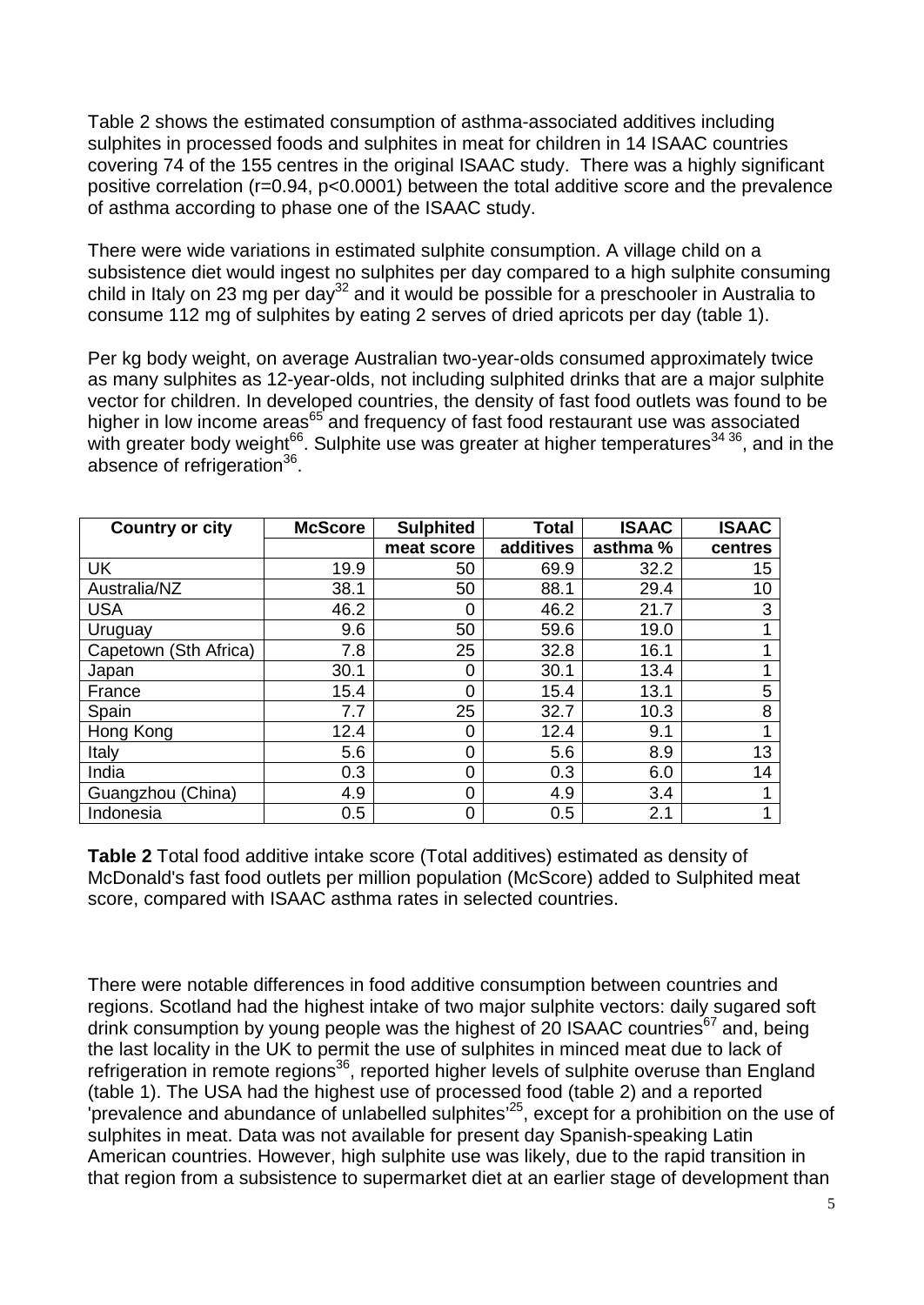in Spain<sup>68</sup>, a strongly growing local fast food industry<sup>53</sup> and a traditional use of sulphite preservatives58 combined with probable sulphite levels similar to Spain's before EU harmonization<sup>38</sup>. At the time of ISAAC data collection, Spain's diet was low in processed foods $63\,64}$  and the usual drink for Spanish adolescents was water $63$ . The decreasing use of sulphites in meat<sup>35 39</sup> was offset by an increasing intake of sulphited drinks<sup>69</sup>. Japanese caution regarding the use of food additives as exemplified by lower Maximum Permitted Levels (MPL) for certain sulphite use and prohibition of certain food colours<sup>70</sup> resulted in a lower food additive intake overall than would be expected for a wealthy country with a high density of fast food restaurants. In India, the southern state of Kerala with the best educated, most traveled and most Westernised population of the Indian states<sup>71</sup>, had the strongest commercial beverage market of ISAAC centres $72$ .

There were also variations between countries in their use of other asthmagenic additives. In the USA, according to FDA data, the per capita production of artificial food colours increased fourfold<sup>73</sup> since the first report of colour-related asthma in children in 1958. In the UK, complaints concerning asthma related to Indian food led to the discovery that a labelling loophole permitted the excessive use of artificial colours<sup>49</sup> and a significant dietary intake of colours was lately been reported in India<sup>74</sup>. Benzoate preservatives are widely used in drinks<sup>34</sup>, reported in seafood and medications in France<sup>27</sup>, and permitted in sausages in South Africa<sup>61</sup>. Higher levels of BHT are permitted in the USA than in other countries<sup>29</sup>. In Australia and especially New Zealand the use of BHA is common in margarines and cooking oils except olive oil and may account at least partly for the finding that the use of margarines and cooking oils compared to butter and olive oil is a risk factor for asthma in preschoolers<sup>75</sup>. Annatto natural colour (E160b) which has been linked to adverse reactions in asthmatics<sup>83</sup> may be a particular problem in South America where it is consumed in large quantities regionally as a food seasoning<sup>29</sup>.

# **Discussion:**

# **Principal findings**

Data presented relates the use of food additives, especially sulphites, with the increase in asthma associated with the Western lifestyle. Estimates show a high use in English and Spanish-speaking countries, low use in developing countries, a marked difference in NW/SE European countries; and a striking difference between Hong Kong and Guangzhou. Very young children, residents in low income areas in developed countries, the overweight, and consumers of sulphite vectors in warmer weather or without refrigeration were the groups found to be most at risk of high sulphite intake.

Recent declines in childhood asthma in the UK<sup>4</sup>, Italy<sup>5</sup>, Australia<sup>6</sup>, Hong Kong<sup>7</sup> and Singapore<sup>8</sup> coincided with a reduction in consumption of sulphites and other food additives due to a variety of causes. Fluctuations in sulphite intake would not be obvious to consumers. A 30-70% increase in the amounts of several sulphiting agents used annually in the 1960s in the USA was due to the growth of the processed food industry<sup>47</sup> which spread to the rest of the developed world in the  $1970s^{76}$ . Following a number of asthma deaths related to sulphited salads in the USA there was a prohibition on sulphite use in fresh fruit and vegetables in 1986, which reduced the amount of sulphites consumed in a single dose<sup>44</sup> but was balanced overall by increasing consumption of French fries<sup>76</sup>. In the 1990s, food regulators in the UK, Europe and Australia worked to reduce the use of sulphites<sup>32</sup> 34 36 40 42 62. At the same time, the growing preference in higher income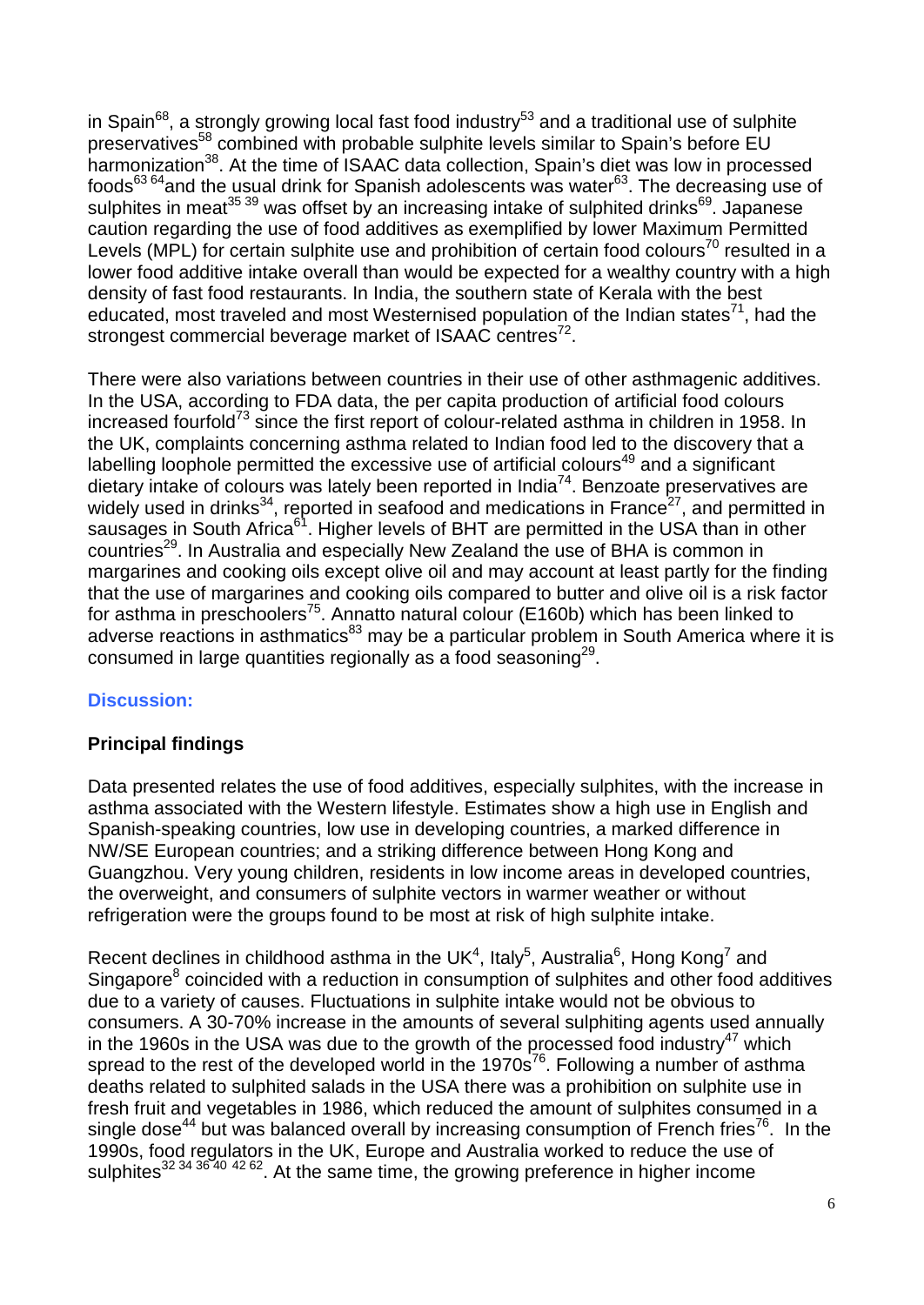economies, including Hong Kong and Singapore, for healthier beverages such as bottled water and pure fruit juice rather than fruit drinks and carbonated drinks<sup>77</sup> would contribute to reduced intake of additives. In 1993, at the peak of mad cow disease, there was a change in the nature of the British meat industry due to the decline in beef consumption<sup>78</sup> and a beef export ban as well as cheap imports of meat. Many small slaughterhouses were unable to cope with the EU's new hygiene regulations and supermarkets took the major share of meat sales<sup>60</sup> due to the decline of specialist butchers' shops, which had been nearly twenty times more likely to use sulphites illegally in mince than supermarkets<sup>36</sup>. In the last half of the decade, following Chinese handover, Hong Kong underwent a period of de-westernisation during which the Carrefours chain of hypermarkets closed and weekend shopping expeditions to Guangdong province's cheaper shops became popular $54$ .

# **Strengths and weaknesses of the study in relation to other studies**

In the only previous evaluation of worldwide sulphite intake (WHO), information provided by 10 countries could not be compared, due to the use of different methods to estimate sulphite levels in foods, sulphite intake and consumer categories. Children were included by two countries. Estimates ranged from 5% of the ADI for Japanese adults to 11,000% of the ADI for children in the UK.

Our study is the first to attempt an international comparison of additive intake using comparable data. Our results are more reasonable than figures from the WHO survey and match more recent single country surveys<sup>31 32 37</sup>. McScore is more likely to be accurate in mature markets such as Europe and English speaking countries than developing markets such as South America where an extremely rapid nutrition transition led to the development of local fast food chains before the spread of McDonald's outlets. The major weakness of this study is the lack of data regarding food additive intake outside English speaking and European countries.

# **Future research**

There is a need for more accurate figures about the actual intake of food additives by children, especially excessive consumers $^{32}$ . Ideally, each ISAAC country would assess actual sulphite contents of realistic meals, as used in recent studies of sulphite worst-case scenarios for Italian children<sup>32</sup> and English adults<sup>37</sup>. The use of other asthmagenic additives should also be considered, since the principle governing the WHO re-evaluation of the effects of sulphites on children, that children consume more relative to their weight, also applies to other food additives. If the effects of food additives are to be tested, a comprehensive food chemical elimination diet should precede challenge testing to avoid  $mising$  responders<sup>28</sup>.

# **Implications for policy makers**

There is no evidence for the assumption by food regulators that people prone to asthma are 'likely to avoid foods that contain sulphites'<sup>31</sup>. Although the increase in childhood asthma worldwide appears to have been halted in some developed countries, asthma rates remain at a higher level than in the  $1970s^{79}$ . If the food additive hypothesis is confirmed, countries may choose to reduce their use of asthmagenic food additives. According to Italian food scientists, sulphites are not always essential from a technological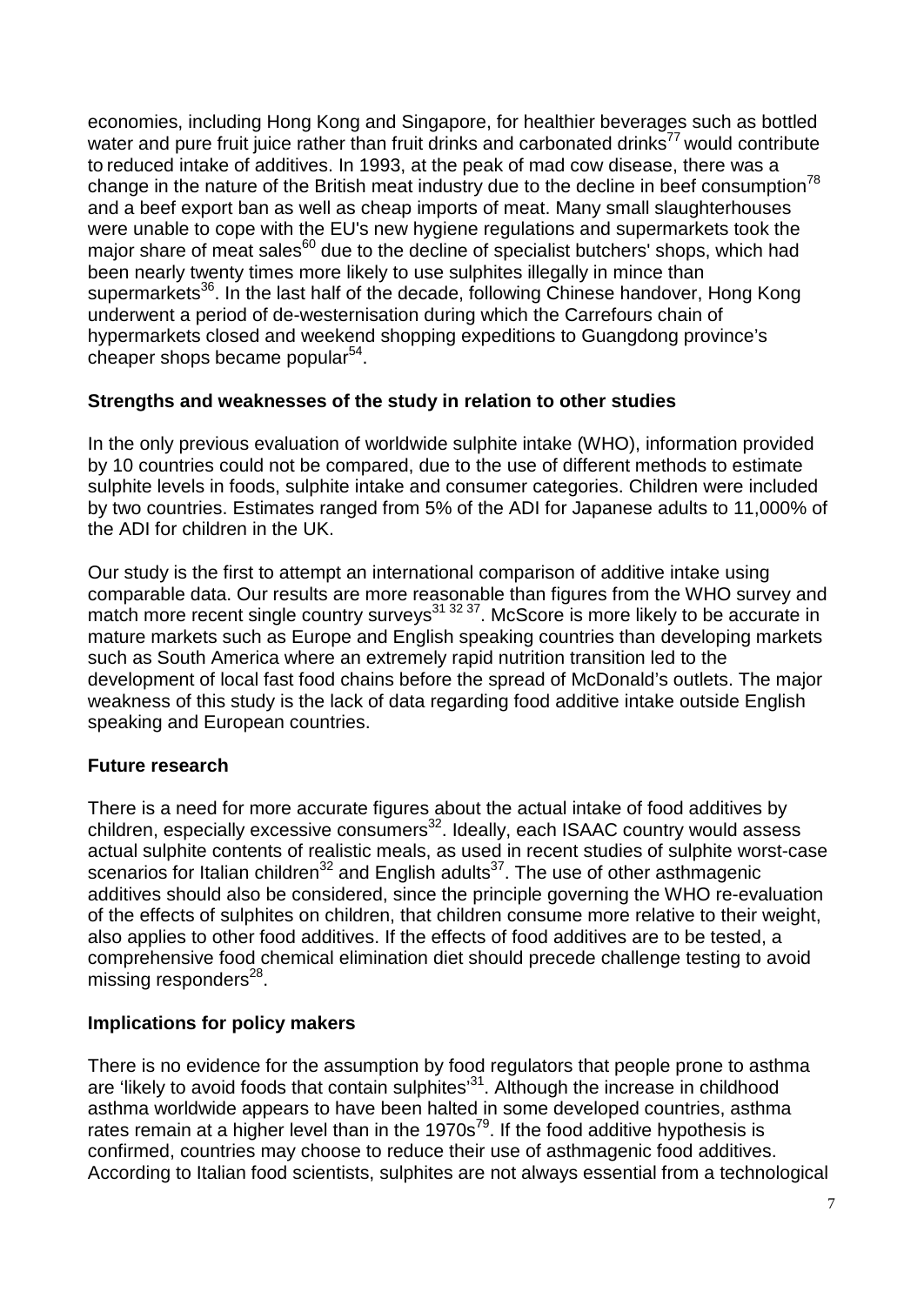point of view and MPLs could be reduced<sup>32</sup>. WHO guidelines state that where a suitable alternative method of preservation to sulphites exists, its use should be encouraged<sup>29</sup>, although sulphites are not the only additives associated with childhood asthma. The cautious approach to food additives, including sulphites and artificial colours, in Japan<sup>70</sup> demonstrates that the use of food additives can be minimised. The appropriate public health response may be 'to remove the irritants, if possible, from the foods that children eat' 73.

# **What is already known on this topic**

The prevalence of childhood asthma has increased over the past three decades in many countries, particularly in children under school age.

Food additives, especially sulphites, have been associated with asthma exacerbations for many years and asthmatics have been shown to improve on additive-free diets.

An upgraded World Health Organisation estimate suggests that seven times more asthmatic children are sensitive to sulphites than previously thought.

# **What this study adds**

Consumption of food additives, especially sulphites, can explain worldwide variations in childhood asthma prevalence.

Preschoolers eating the Western diet consume more sulphites than any other age group.

The decline in childhood asthma in some countries coincides with a reduction in the consumption of sulphites.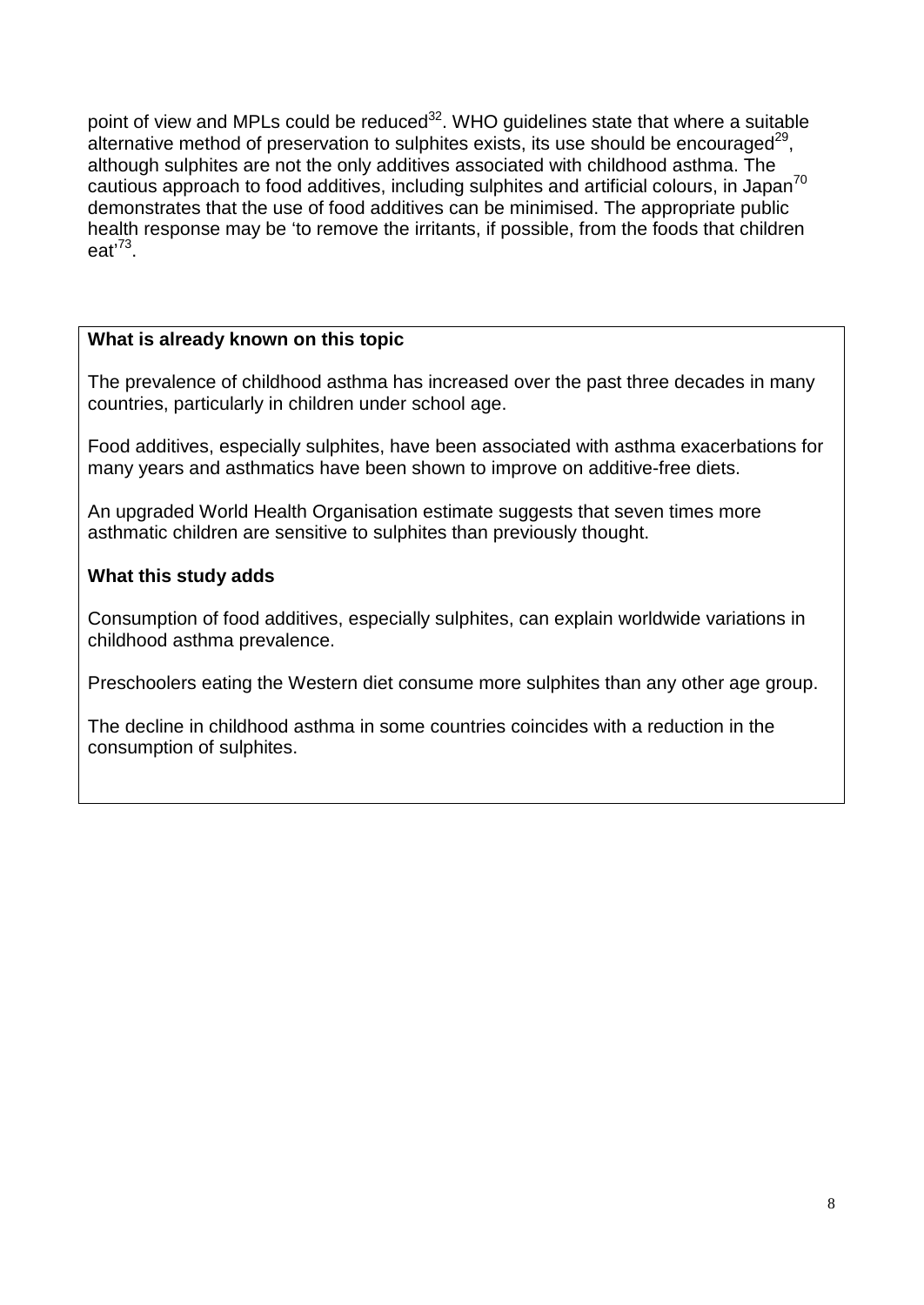# **References:**

- 1. Burney PG, Chinn S, Rona RJ. Has the prevalence of asthma increased in children? Evidence from the national study of health and growth 1973-86. *Brit Med J* 1990;300(6735):1306-10.
- 2. Downs SH, Marks GB, Sporik R, Belosouva EG, Car NG, Peat JK. Continued increase in the prevalence of asthma and atopy. *Arch Dis Child* 2001;84(1):20-23.
- 3. International Study of Asthma and Allergies in Childhood (ISAAC) Steering Committee. Worldwide variations in the prevalence of asthma symptoms: the International Study of Asthma and Allergies in Childhood (ISAAC). *Eur Respir J* 1998;12(2):315-35.
- 4. Fleming DM, Sunderland R, Cross KW, Ross AM. Declining incidence of episodes of asthma: a study of trends in new episodes presenting to general practitioners in the period 1989-98. *Thorax* 2000;55(8):657-61.
- 5. Ronchetti R, Villa MP, Barreto M, Rota R, Pagani J, Martella S, et al. Is the increase in childhood asthma coming to an end? Findings from three surveys of schoolchildren in Rome, Italy. *Eur Respir J* 2001;17(5):881-6.
- 6. Robertson CF, Roberts MF, Kappers JH. Asthma prevalence in Melbourne schoolchildren: have we reached the peak? *Med J Aust* 2004;180(6):273-6.
- 7. Lee SL, Wong W, Lau YL. Increasing prevalence of allergic rhinitis but not asthma among children in Hong Kong from 1995 to 2001 (Phase 3 International Study of Asthma and Allergies in Childhood). *Pediatr Allergy Immunol* 2004;15(1):72-8.
- 8. Wang XS, Tan TN, Shek LP, Chng SY, Hia CP, Ong NB, et al. The prevalence of asthma and allergies in Singapore; data from two ISAAC surveys seven years apart. *Arch Dis Child* 2004;89(5):423-6.
- 9. Mallol J, Sole D, Asher I, Clayton T, Stein R, Soto-Quiroz M. Prevalence of asthma symptoms in Latin America: the International Study of Asthma and Allergies in Childhood (ISAAC). *Pediatr Pulmonol* 2000;30(6):439-44.
- 10.Robertson CF, Bishop J, Dalton M, Caust J, Nolan TM, Olinsky A, et al. Prevalence of asthma in regional Victorian schoolchildren. *Med J Aust* 1992;156(12):831-3.
- 11.Pearce N, Douwes J, Beasley R. Is allergen exposure the major primary cause of asthma? *Thorax* 2000;55(5):424-31.
- 12.Steinman HA, Donson H, Kawalski M, Toerien A, Potter PC. Bronchial hyperresponsiveness and atopy in urban, peri-urban and rural South African children. *Pediatr Allergy Immunol* 2003;14(5):383-93.
- 13.Ellwood P, Asher MI, Bjorksten B, Burr M, Pearce N, Robertson CF. Diet and asthma, allergic rhinoconjunctivitis and atopic eczema symptom prevalence: an ecological analysis of the International Study of Asthma and Allergies in Childhood (ISAAC) data. ISAAC Phase One Study Group. *Eur Respir J* 2001;17(3):436-43.
- 14.Wong GW, Ko FW, Hui DS, Fok TF, Carr D, von Mutius E, et al. Factors associated with difference in prevalence of asthma in children from three cities in China: multicentre epidemiological survey. *Brit Med J* 2004;329(7464):486.
- 15.Hijazi N, Abalkhail B, Seaton A. Diet and childhood asthma in a society in transition: a study in urban and rural Saudi Arabia. *Thorax* 2000;55(9):775-9.
- 16.Kalantar-Zadeh K, Lee GH, Block G. Relationship between dietary antioxidants and childhood asthma: more epidemiological studies are needed. *Med Hypotheses* 2004;62(2):280-90.
- 17.Towns SJ, Mellis CM. Role of acetyl salicylic acid and sodium metabisulfite in chronic childhood asthma. *Pediatrics* 1984;73(5):631-7.
- 18.Kochen J. Sulfur dioxide, a respiratory tract irritant, even if ingested. *Pediatrics* 1973;52(1):145-6.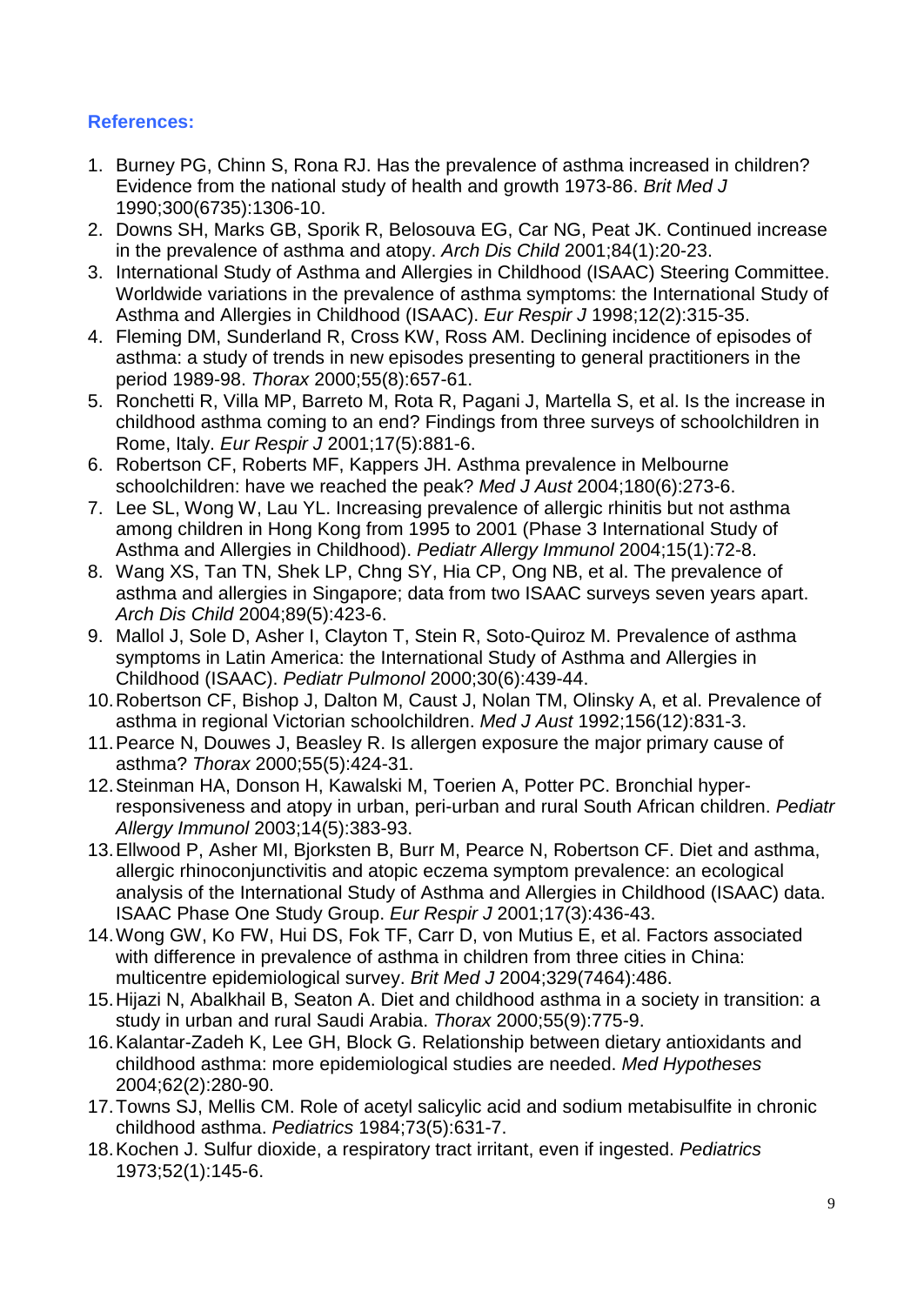- 19.Freedman BJ. Asthma induced by sulphur dioxide, benzoate and tartrazine contained in orange drinks. *Clin Allergy* 1977;7(5):407-15.
- 20.Arai Y, Muto H, Sano Y, Ito K. Food and food additives hypersensitivity in adult asthmatics. III. Adverse reaction to sulfites in adult asthmatics [Abstract]. *Arerugi* 1998;47(11):1163-7.
- 21.Baker GJ, Collett P, Allen DH. Bronchospasm induced by metabisulphite-containing foods and drugs. *Med J Aust* 1981;2(11):614-7.
- 22.Gastaminza G, Quirce S, Torres M, Tabar A, Echechipia S, Munoz D, et al. Pickled onion-induced asthma: a model of sulfite-sensitive asthma? *Clin Exp Allergy* 1995;25(8):698-703.
- 23.Steinman HA, Le Roux M, Potter PC. Sulphur dioxide sensitivity in South African asthmatic children. *S Afr Med J* 1993;83(6):387-90.
- 24.Timberlake CM, Toun AK, Hudson BJ. Precipitation of asthma attacks in Melanesian adults by sodium metabisulphite. *P N G Med J* 1992;35(3):186-90.
- 25.Corder EH, Buckley CE, 3rd. Aspirin, salicylate, sulfite and tartrazine induced bronchoconstriction. Safe doses and case definition in epidemiological studies. *J Clin Epidemiol* 1995;48(10):1269-75.
- 26.Genton C, Frei PC, Pecoud A. Value of oral provocation tests to aspirin and food additives in the routine investigation of asthma and chronic urticaria. *J Allergy Clin Immunolog* 1985;76(1):40-5.
- 27.Petrus M, Bonaz S, Causse E, Rhabbour M, Moulie N, Netter JC, et al. Asthmé et intolérance aux benzoates. *Arch Pédiatr* 1996;3(10):984-7.
- 28.Hodge L, Yan KY, Loblay RL. Assessment of food chemical intolerance in adult asthmatic subjects. *Thorax* 1996;51(8):805-9.
- 29.Fifty-first meeting of the Joint FAO/WHO Expert Committee on Food Additives. Safety Evaluation of Certain Food Additives: evaluation of national assessments of sulfur dioxide and sulfites and addendum; evaluation of national assessments of intake of benzoates; evaluation of national assessments of intake of butylated hydroxyanisole (BHA); evaluation of national assessments of intake of butylated hydroxytoluene. Geneva: World Health Organisation, 1999.
- 30.Food Standards Australia New Zealand. Chief Scientist Dr Marion Healy looks at sulphite intolerances. Food Standards News July 2002.
- 31.Food Standards Agency (UK). Survey of sulphur dioxide in soft drinks. *Food Survey Information Sheet May 2004.* 2004.

<http://www.food.gov.uk/multimedia/pdfs/fsis5404.pdf> (accessed 10 Jul 2004).

- 32.Leclercq C, Molinaro MG, Piccinelli R, Baldini M, Arcella D, Stacchini P. Dietary intake exposure to sulphites in Italy - analytical determination of sulphite-containing foods and their combination into standard meals for adults and children. *Food Addit Contam* 2000;17(12):979-89.
- 33.Quattrucci E. Potential intakes of sulphur dioxide: the European situation. *J Sci Food Agric* 1981;32:1140-44.
- 34.Ministry of Agriculture Fisheries and Food. Dietary intake of food additives in the UK: initial surveillance. Surveillance Information Sheet No 37. London: HMSO, 1993.
- 35.Zubeldia Lauzurica L, Gomar Fayos J. Presencia de sulfitos en carne picada y preparados de carne elaborados en industrias de la comunidad Valenciana. *Rev Esp Salud Publica* 1997;71:401-7.
- 36.Scottish Food Co-ordination Committee. A survey of the level of sulphur dioxide preservatives in minced meat in Scotland 1988-1992. [http://archive.food.gov.uk/scottish\\_exec/pdf/sulphdi.pdf](http://archive.food.gov.uk/scottish_exec/pdf/sulphdi.pdf) (accessed 6 Jun 2004).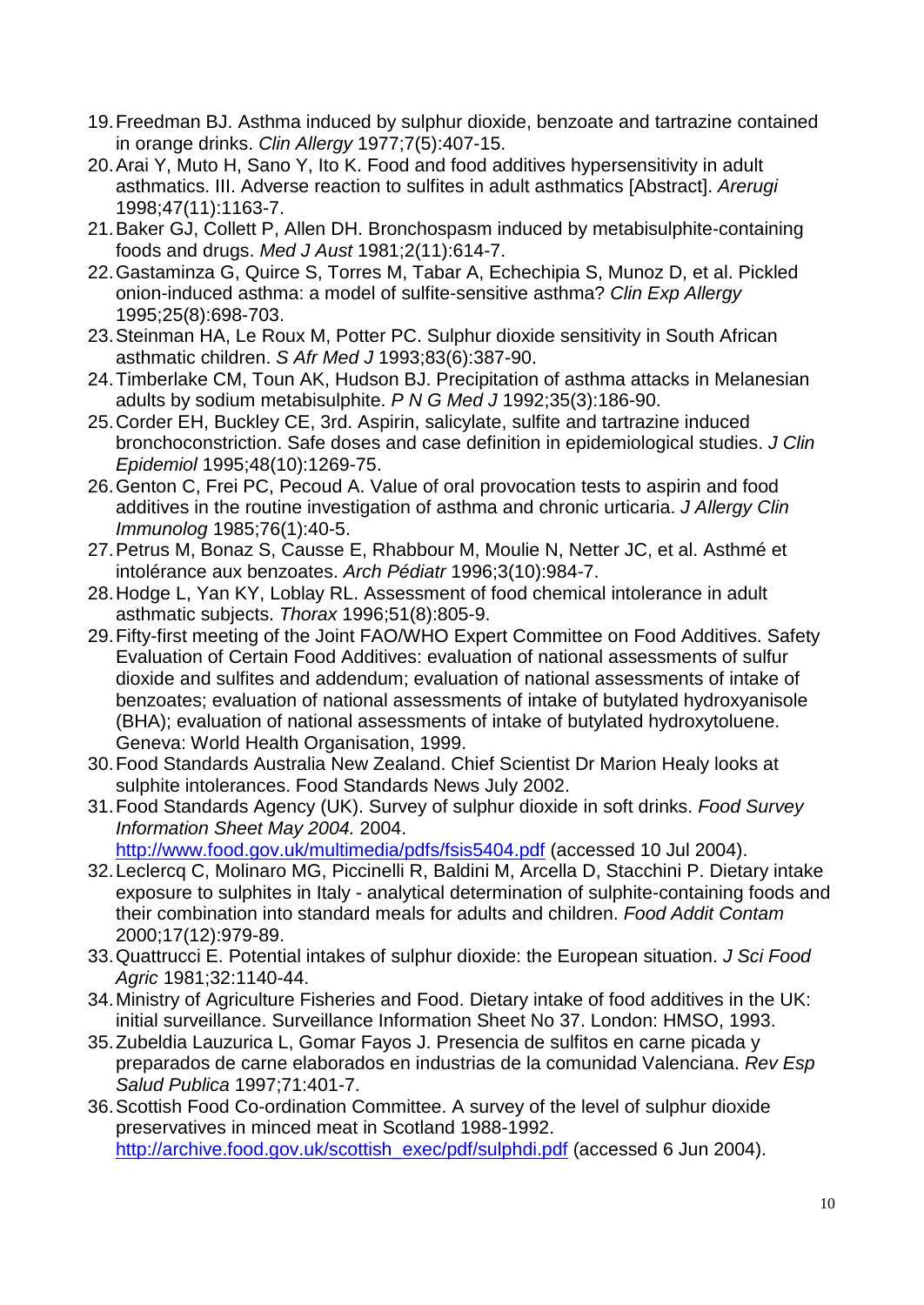- 37.Edmond LM, Magee EA, Cummings JH. Intakes of sulphur containing additives, their stability in food during storage and validation of a new method for their detection. *Food Standards Agency (UK);* 2002. Project A01021.
- 38.Armentia-Alvarez A, Fernandez-Casero A, Garcia-Moreno C, Pena-Egido MJ. Residual levels of free and total sulphite in fresh and cooked burgers. *Food Addit Contam* 1993;10(2):157-65.
- 39.Consumer. Hamburguesas envasadas. *Revista Consumer Espagne* 1999. <http://revista.consumer.es/web/es/19990201/actualidad/analisis2/31623.php> (accessed 28 Sept 2004).
- 40.Australia New Zealand Food Authority. 1994 Australian Market Basket Survey. Canberra: Australian Government Publishing Service, 1996.
- 41.Food Standards Australia New Zealand. Sulphites in foods. *Food Surveillance Newsletter.* 2002;Winter. [http://www.foodstandards.gov.au/mediareleasespublications/foodsurveillancenewslette](http://www.foodstandards.gov.au/mediareleasespublications/foodsurveillancenewsletter/winter2002.cfm) [r/winter2002.cfm](http://www.foodstandards.gov.au/mediareleasespublications/foodsurveillancenewsletter/winter2002.cfm) (accessed 3 Jun 2004).
- 42.Ministry of Agriculture Fisheries and Food. Survey of sulphur dioxide and benzoic acid in foods and drinks. Surveillance Information Sheet No 65. London: HMSO, 1995. <http://archive.food.gov.uk/maff/archive/food/infsheet/1995/no65/65sulben.htm> (accessed 7 Aug 2003).
- 43.Warner CS, Diachenko GW, Bailey CJ. Sulfites: an important food safety issue. *Food Testing and Analysis August/September* 2000. Reproduced on the U.S. Food and Drug Administration website<http://www.cfsan.fda.gov/~dms/fssulfit.html> (accessed 6 Jun 2003).
- 44.Fazio T, Warner CR. A review of sulphites in foods: analytical methodology and reported findings. *Food Addit Contam* 1990;7(4):433-54.
- 45.Friedman ME, Easton JG. Prevalence of positive metabisulfite challenges in children with asthma. *Pediatr Asthma Allerg Immunol* 1987;1:53-59.
- 46.Papazian R. Sulfites: safe for most, dangerous for some. *FDA Consumer Magazine, December* 1996. [http://www.fda.gov/fdac/features/096\\_sulf.html](http://www.fda.gov/fdac/features/096_sulf.html) (accessed 6 Jun 2004).
- 47.Taylor SL, Higley NA, Bush RK. Sulfites in foods: uses, analytical methods, residues, fate, exposure assessment, metabolism, toxicity, and hypersensitivity. *Adv Food Res* 1986;30:1-76.
- 48.American Academy of Pediatrics Committee on Drugs. "Inactive" ingredients in pharmaceutical products. *Pediatrics* 1997;99(2):268-78.
- 49.Hope J. Warnings over 'asthma risk' to curry lovers: alarm at colourings loophole. *Daily Mail* 27/7/99;16.
- 50.Fisherman EW, Cohen G. Chemical intolerance to butylated-hydroxyanisole (BHA) and butylated-hydroxytoluene (BHT) and vascular response as an indicator and monitor of drug intolerance. *Ann Allerg* 1973;31:126-33.
- 51.Bauer AK, Dwyer-Nield LD, Keil K, Koski K, Malkinson AM. Butylated hydroxytoluene (BHT) induction of pulmonary inflammation. *Exp Lung Res* 2001;27(197-216).
- 52.Verger P, Chambolle M, Babayou P, Le Breton S, Volatier JL. Estimation of the distribution of the maximum theoretical intake for ten additives in France. *Food Addit Contam* 1998;15(7):759-66.
- 53.Scott GJ, Maldonado L. Globalization takes root: potato trade in Latin America. International Potato Centre, Lima, Peru. 1999. [http://www.cipotato.org](http://www.cipotato.org/) (accessed 4 Jun 2004).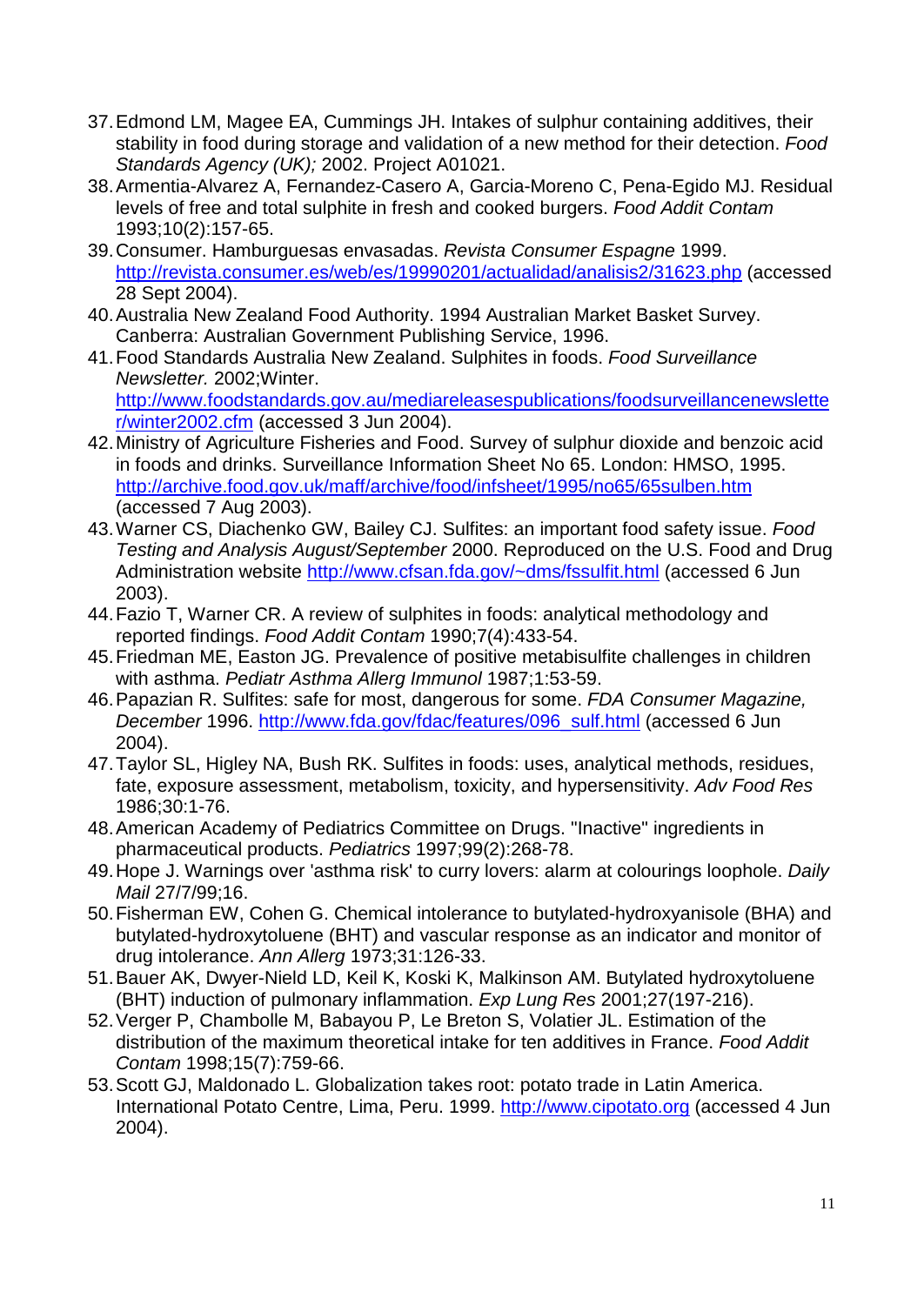- 54.Laffan J. Subsistence to Supermarket II: Agrifood Globalisation and Asia. Vol II: Changing agrifood distribution in Asia. Publication 02/049. Canberra: Department of Foreign Affairs and Trade, 2002.
- 55.China Online. Guangzhou McDonald's defends legality of Snoopy promotion, 15/1/2002. London: Financial Times. [http://www.ft.com](http://www.ft.com/) (accessed 18 Jan 2002).
- 56.McDonald's Corporation website. [http://www.mcdonalds.com](http://www.mcdonalds.com/) (accessed 6 Jun 2004).
- 57.Food and Agriculture Organisation. Statistical databases: Food balance sheets 1964- 2001. [http://apps.fao.org](http://apps.fao.org/) (accessed 10 Sept 2003).
- 58.Bell S. Social networks and innovation in the South American meat industry during the pre-refrigeration era: Southern Brazil and Uruguay in comparison. *Revista Electronica de Geographia y Ciencias Sociales. Universidad de Barcelona [serial online].* 2000;69(84).<http://www.ub.es/geocrit/bell-eng.htm> (accessed 10 Sep 2001).
- 59.Farrer KTH. Food additives debate in Victoria 100 years ago. *Food Australia.* 2001;53:217-19.
- 60.Worldwide Business Information and Market Reports. Meat and Meat Products. *Key Note KN15369, December* 1999.<http://www.the-list.co.uk/acatalog/kn15369.htm> (accessed 25 Jul 2004).
- 61.South African Department of Health. Food Legislation: regulations preservatives and antioxidants.<http://www.doh.gov.za/docs/regulations/1977/reg0965.pdf> (accessed 20 Feb 2003).
- 62.European Parliament and Council. Directive 95/2/EC 20 February 1995 on food additives other than colours and sweeteners. Official Journal No L61, March 18, 1995.
- 63.Farre Rovira R, Frasquet Pons I, Martinez Martinez I, Roma Sanchez R. Dieta habitual de un grupo de adolescents valencianos [abstract]. *Nutr Hosp* 1999;14(6):223-30.
- 64.Moreno LA, Sarria A, Popkin BM. The nutrition transition in Spain: a European Mediterranean country. *Eur J Clin Nutr* 2002;56(10):992-1003.
- 65.Reidpath DD, Burns C, Garrard J, Mahoney M, Townsend M. An ecological study of the relationship between social and environmental determinants of obesity. *Health Place* 2002;8(2):141-5.
- 66.French SA, Harnack L, Jeffery RW. Fast food restaurant use among women in the Pound of Prevention study: dietary, behavioral and demographic correlates. *Int J Obes Relat Metab Disord* 2000;24(10):1353-9.
- 67.Currie C, Roberts R, Morgan A, Smith S, Settertobulte W, Samdal O, et al. Young people's health in context. Health Behaviour in School-aged Children (BHSC) study: International report from the 2001/2002 survey. Health Policy for Children and Adolescents, No. 4. Copenhagen: WHO Regional Office for Europe, 2004. [http://www.euro.who.int/InformationSources/Publications/Catalogue/20010911\\_53](http://www.euro.who.int/InformationSources/Publications/Catalogue/20010911_53) (accessed 3 Nov 2004).
- 68.Bermudez OI, Tucker KL. Trends in dietary patterns of Latin American populations. *Cad Saude Publica* 2003;19 Suppl 1:S87-99.
- 69.Comité de Nutrición de la Asociación Española de Pediatria. Consumo de zumos de frutas y de bebidas refresantes por niños y adolescentes en España. Implicaciones para la salud de su mal uso y abuso. *Ann Pediatr (Barc)* 2003;58:584-93.
- 70.Trade Issues Workgroup. Idaho agricultural trade issues action plan, Idaho State Department of Agriculture, September 2003. <http://www.agri.state.id.us/marketing/> (accessed 6 May 2004).
- 71.Dilip TR. Understanding levels of morbidity and hospitalization in Kerala, India. *Bull World Health Organ* 2002;80(9):746-51.